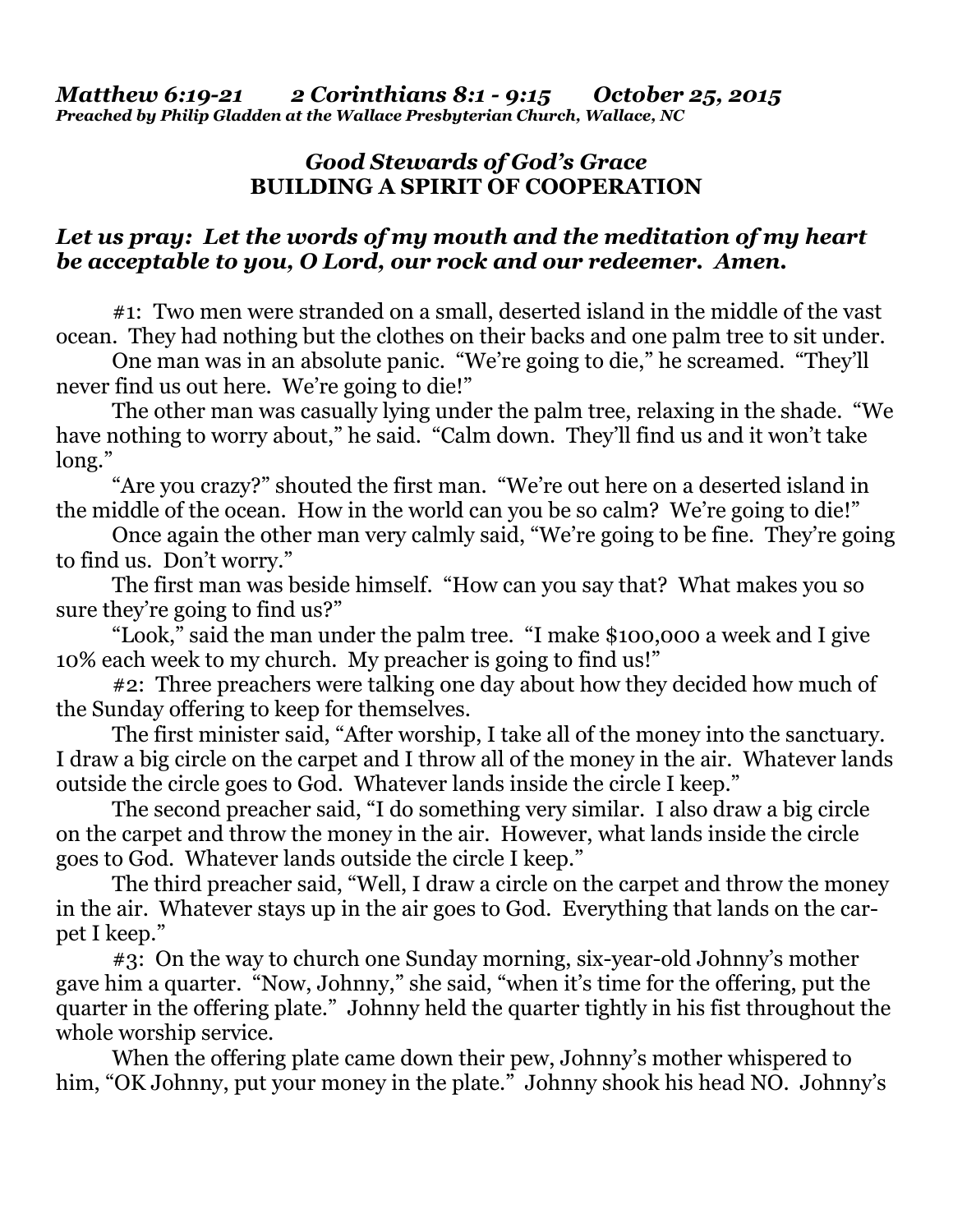father also said, "Johnny, put your quarter in the offering plate." Again, Johnny shook his head. Not wanting to cause a scene in church, his parents gave up.

 After the service, as Johnny and his parents were shaking hands with the minister, Johnny gave the minister the quarter and said, "Here, this is for you." The minister said, "Now Johnny, you really should have put that in the offering plate." Johnny said, "Well, I was going to, but on the way to church, I heard my dad say you were the poorest preacher we've ever had, so I thought you might need it!"

 OK, I've gotten that out of the way. Oh, I've got a million preacher jokes, most of them told at the preacher's expense.

 Now, let's hear what the apostle Paul has to say about being good stewards of God's grace.

 When we first moved to Wallace in March 1998, folks here told me about how our church had responded to some devastating floods in the mid-West. They had organized a relief effort for people they didn't even know, but the people were in dire need and this church responded.

 Eighteen months later, in August and September 1999, Hurricanes Dennis and Floyd inundated our area with torrential rains and massive flooding. Almost overnight, our Fellowship Hall became a relief center. The room was filled and emptied to the brim three or four times with a variety of relief items.

 Within a couple of days of the flooding, I began to receive cash contributions from church members and other people to help with the relief efforts. I had the feeling that aspect of the relief effort was something I didn't need to or want to handle. One day, as many folks were working in the Fellowship Hall sorting and packing food, water, and other items, I talked with Toots Carlton and asked him if he would be willing to oversee the receipt and disbursement of financial contributions. Before he agreed, Toots asked me, "How much money are you talking about?" "I don't know, Toots," I said, "maybe \$40,000 - \$50,000." Toots agreed to take on that job and, with the help of his daughters Linda and Emily and a group appointed by the session to make decisions about how to distribute the relief money, he handled that part of our church's relief effort. Well, when it was all said and done, we received and distributed almost \$285,000 from across the United States!

 One of the most memorable experiences was when three people from the farm country of Indiana arrived in time for one of our Thursday Advent services. They had driven all the way to Wallace to hand-deliver a check for flood relief, three moths after the fact. They worshiped with us, ate lunch, and then headed back to Indiana. In February, they returned to help rebuild a house in Chinquapin. When we asked them why they had come all the way from Indiana to help us, they said they had heard in church about the flooding and the needs here in Wallace and they wanted to help.

 In August 2005, Hurricane Katrina slammed into the Mississippi Gulf Coast and New Orleans. Our session asked me to find a way to help some individuals in their recovery. My brother, David, who has lived and worked in New Orleans since 1968, told me about two valued employees at his business who lost everything in the flooding.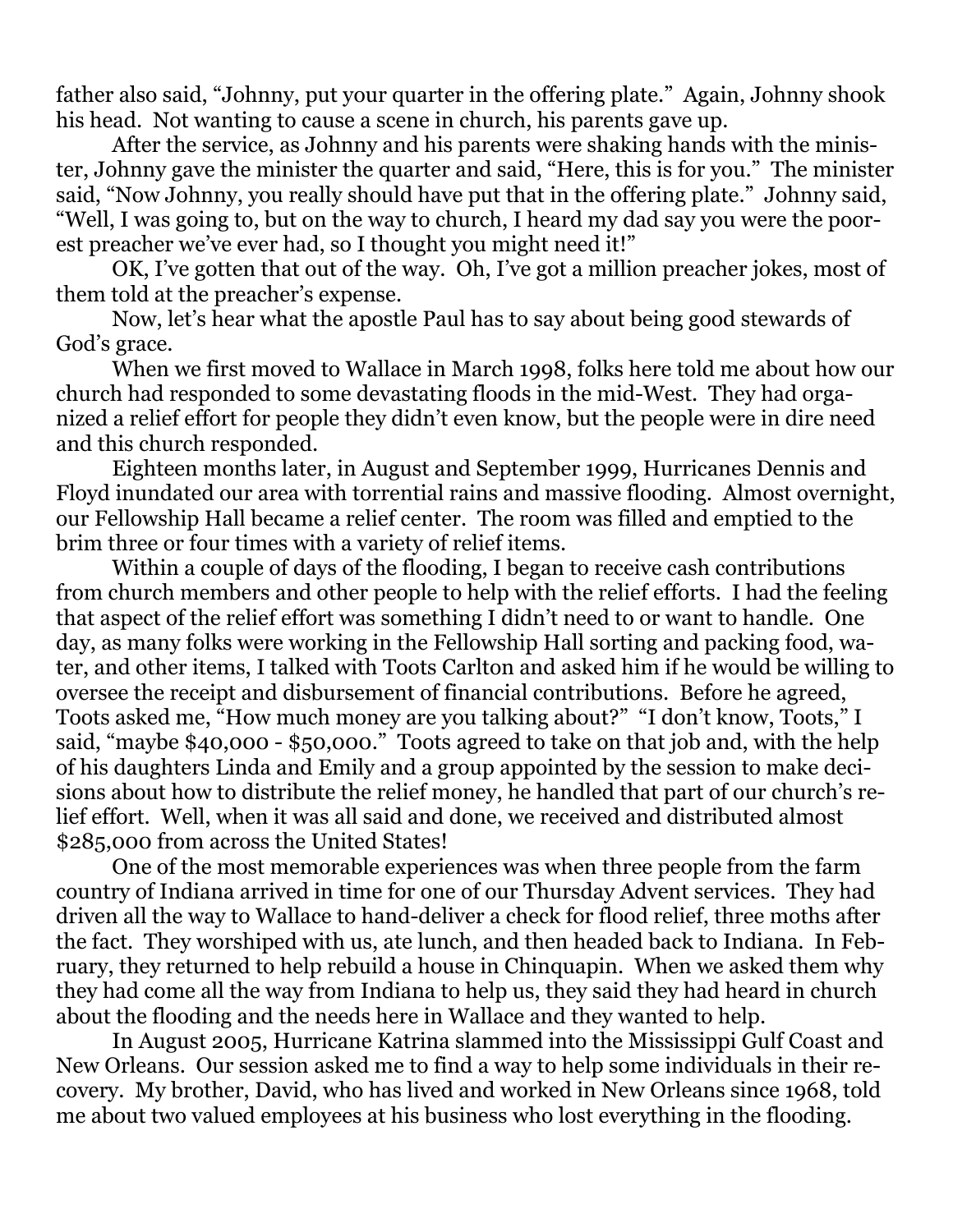Our church responded generously and overwhelmingly, not just in the immediate aftermath, but for a couple of years afterward, sending many boxes of Christmas and birthday gifts, along with financial support.

 Some of you will remember that we sent a final check to Mary Washington for about \$7,000. When David called Mary into his office and gave her the check, she broke down and cried. She had found a new house for her and her daughter, but was \$7,000 short of what she needed to purchase the house and didn't know where the money was going to come from. The check allowed her to buy another home.

 The apostle Paul wrote to the Christians at Corinth about their benevolent giving, "I do not mean that there should be relief for others and pressure on you, but it is a question of a fair balance between your present abundance and their need, so that their abundance may be for your need, in order that there may be a fair balance." (2 Corinthians 8:13-14)

 Paul was determined to make good on his promise to take an offering of money to the Jewish Christians in the mother church in Jerusalem. They were experiencing hard economic times. Paul started a financial campaign in the Gentile churches in Asia Minor, Macedonia, and Achaia, churches he had established and served as pastor. Paul knew the Gentile Christians. He had lived and worked with them. He also knew the Jewish Christians in Jerusalem. In another of his letters to the Galatians, Paul tells about an earlier visit with the pillars of the mother church, Peter, James, and John. He laid out his missionary/preaching work among the Gentiles in the west and, he writes, "they gave to Barnabas and me the right hand of fellowship, agreeing that we should go to the Gentiles and they to the circumcised. They asked only one thing, that we remember the poor, which was actually what I was eager to do." (Galatians 2:9-10)

 Paul knew the Jewish Christians in Jerusalem desperately needed the financial help the other churches could provide. Paul was also determined to collect the offering from the Gentile churches because he knew it would be an important and powerful symbol of the unity between the Jewish and Gentile Christians. In so many words, Paul reminded the Gentile Christians how they had benefited from the Jewish Christians proclaiming the gospel of salvation to them. When the opportunity came for the Gentiles to do something to benefit the Jewish Christian (this time with material blessings), Paul encouraged them strongly to make good on their promise to help. He knew the importance of the monetary offering went far beyond the dollars and cents that would be taken back to Jerusalem.

 Last Sunday I shared some thoughts about what stewardship *is not* and what stewardship *is*.

 This week I'd like to share some principles of being "good stewards of God's grace." These come straight from 2 Corinthians 8 & 9.

 \* "They gave themselves first to the Lord and, by the will of God, to us." (2 Cor. 8:5)

 \* "For if the eagerness is there, the gift is acceptable according to what one has not according to what one does not have." (2 Cor. 8:12)